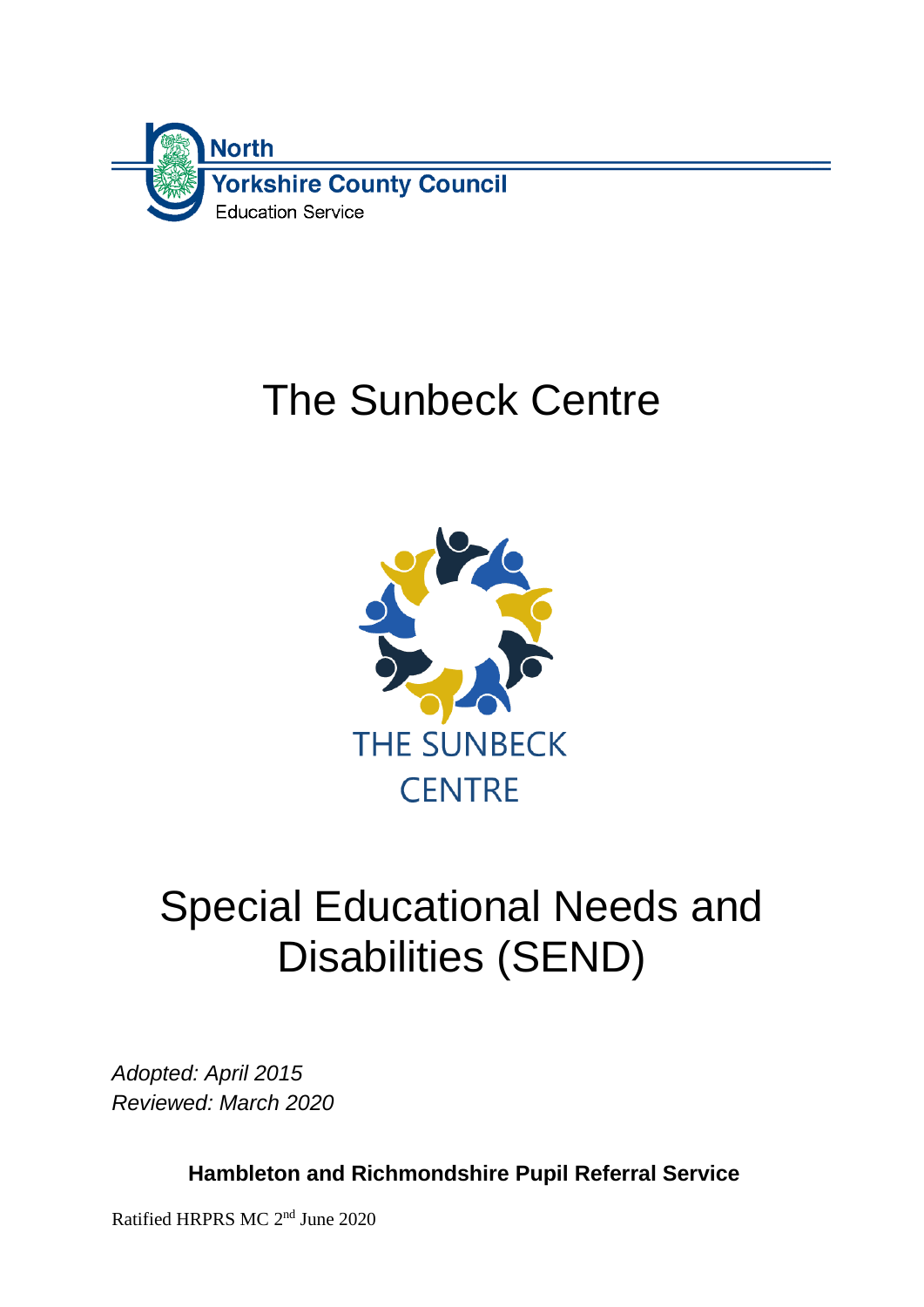# **Policy for Special Educational Needs and Disabilities (SEND)**

| <b>Document Status</b>                                                                                     |                                                           |                                                            |                             |  |  |  |
|------------------------------------------------------------------------------------------------------------|-----------------------------------------------------------|------------------------------------------------------------|-----------------------------|--|--|--|
| Date of Next Review                                                                                        | April 2017                                                | <b>Responsibility</b>                                      | <b>Management Committee</b> |  |  |  |
| <b>Success Criteria for review</b><br>completion                                                           | Consultation<br>with staff and<br>Management<br>Committee | <b>Responsibility</b>                                      |                             |  |  |  |
| <b>Date of Policy Creation</b><br><b>March 2015</b>                                                        | <b>Adapted</b><br>school written<br>model                 | <b>Responsibility</b>                                      | <b>SENCO</b>                |  |  |  |
| Date of Policy Adoption by Management<br><b>Committee</b>                                                  |                                                           | <b>Signed</b>                                              |                             |  |  |  |
| <b>Method of Communication</b><br>Website,<br><b>Policy folder</b><br>Display board in parent meeting room |                                                           | <b>Headteacher</b><br><b>Chair of Management Committee</b> |                             |  |  |  |

#### **Abbreviations used:**

| <b>ASCOSS</b> | <b>Autism Outreach Support Service</b>               |
|---------------|------------------------------------------------------|
| <b>CoP</b>    | <b>Code of Practice</b>                              |
| EP            | <b>Educational Psychologist</b>                      |
| <b>EMS</b>    | <b>Enhanced Mainstream School</b>                    |
| <b>ESWS</b>   | <b>Educational Social Work Service</b>               |
| <b>SEND</b>   | <b>Special Educational Needs and/or Disabilities</b> |
| <b>SENCo</b>  | <b>Special Educational Needs Coordinator</b>         |
| TA            | <b>Teaching Assistant</b>                            |

## **Aims**

At the Hambleton and Richmondshire Pupil Referral Service we aim for our young people to:-

- 1. Be happy
- 2. Have their views considered and valued according to age maturity and capability.
- 3. Have access to a broad, balanced and relevant curriculum
- 4. Achieve their very best
- 5. Make good progress
- 6. Be included in all aspects of the school day

We aim for our teachers to:-

- 7. Be well equipped to identify and meet needs
- 8. Identify children's needs early
- 9. Plan effective interventions
- 10. Regularly evaluate and revise interventions

"Professionals who work with the fifth of children and young people who have a special educational need should strive to enable them to achieve

Ratified HRPRS MC 2<sup>nd</sup> June 2020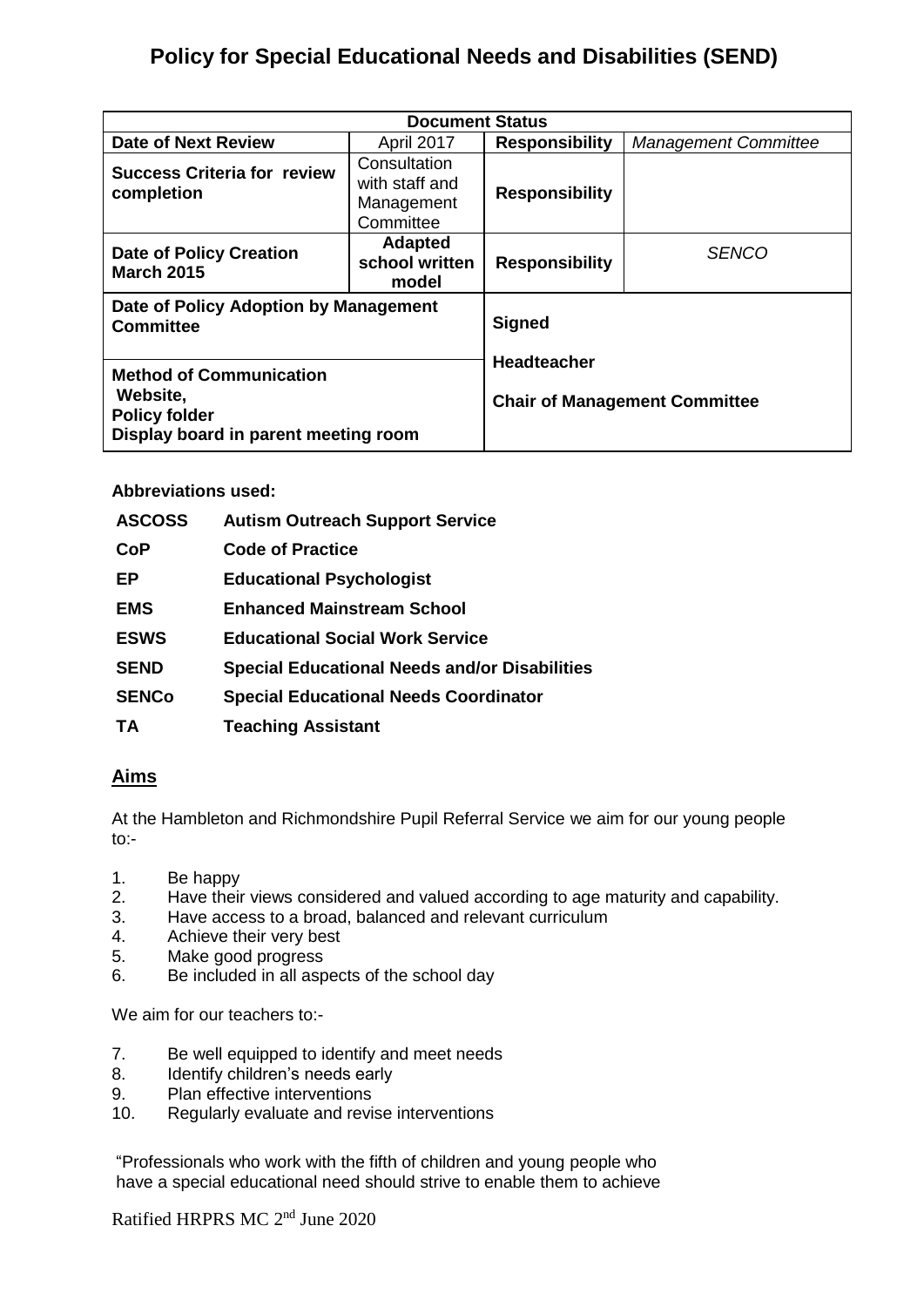at school and college, and make a successful transition to adulthood, including finding paid work, living independently and participating in their community." (Vision statement, Draft Code of Practice 2013)

### **Objectives**

- 1. Be happy
	- Provide a secure and caring environment.
	- Use positive and supportive language.
	- Use praise to celebrate achievement.
	- Set suitable learning challenges.
	- Provide opportunities to parents/carers and children to celebrate achievement together.
- 2. To consider the views of the child, taking into consideration age, maturity and capability.

Provide opportunity for the child to:

- express their feelings
- participate in discussions
- indicate their choices
- review their own progress
- 3. Have access to a broad and balanced curriculum
	- Plan differentially and set targets for individuals and groups within a provision mapping model.
	- Provide support in an effective manner
	- Involve parents/carers by providing formal and informal information
- 4. Achieve their very best
	- The class teacher remains responsible for working with the child on a daily basis and is involved in the planning and implementation of suitable interventions
	- Use effective assessment and monitoring (formative and summative assessment, Foundation Profile, Teacher Assessment, observational assessment, parental views).
	- Provide high quality learning opportunities and materials
	- Use positive and supportive language with pupils
	- Intervene early to promote progress
	- Make effective use of outside agencies
	- Liaise effectively with parents and carers
- 5. Make good progress
	- Use effective assessment, monitoring and review procedures
	- Relate action to individual needs
- 6. Be included in all aspects of the school day
	- School should be warm, welcoming and open to all pupils, parents/carers in order to make school a positive experience
	- Ensure that all pupils are able to join in the activities of the school, taking into consideration individual needs and efficient use of resources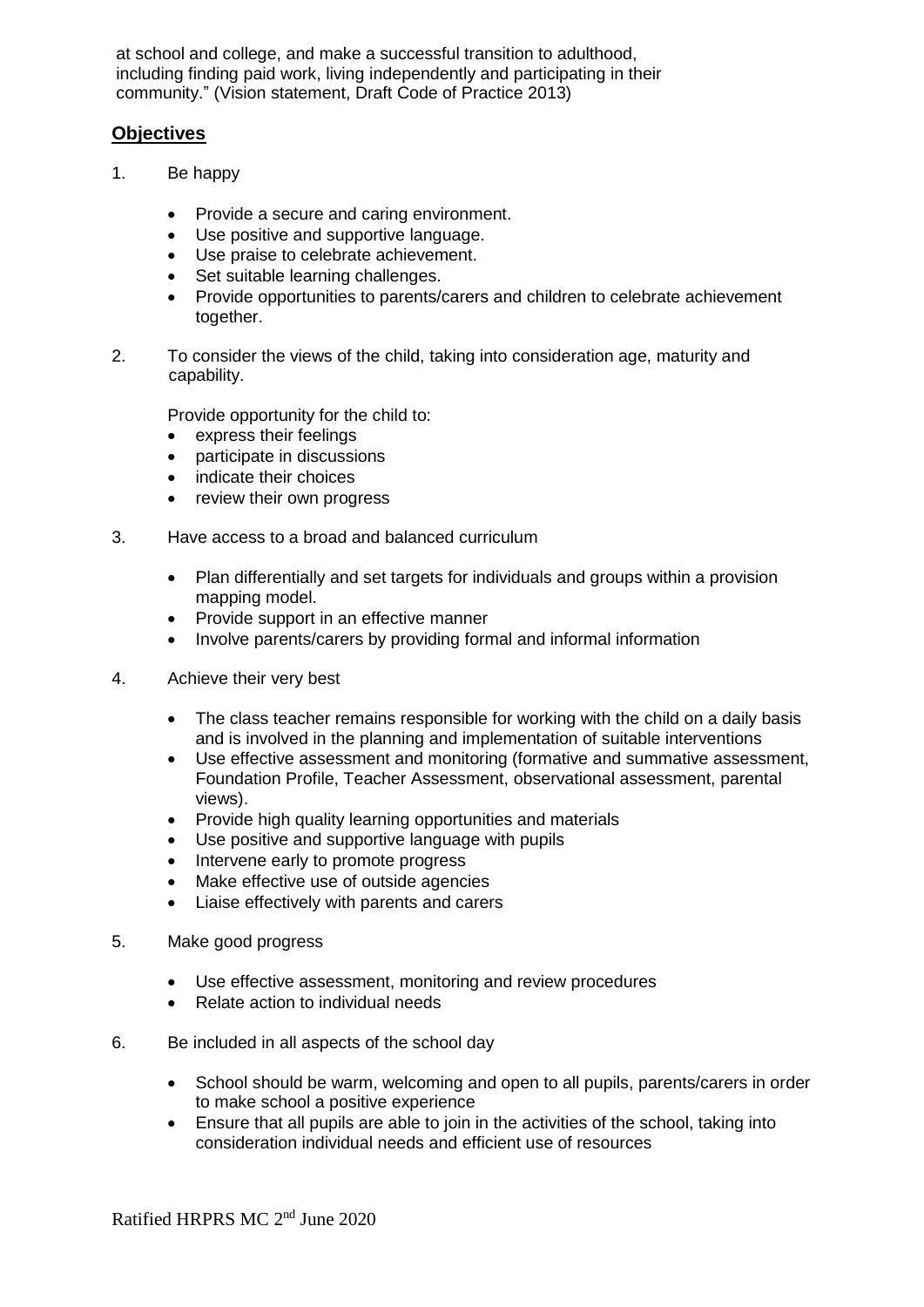- For most pupils extra help will be provided within the classroom. managed by the class teacher. Where it involves spending some time outside the classroom, it will nonetheless be in the context of the inclusive curriculum
- Provide an appropriate physical environment
- Provide a positive and supportive school ethos
- 7. All teachers to be well equipped to identify and meet needs
	- Teachers and support staff will have access to relevant professional development (LA courses, INSET, available information)
- 8. Children's needs to be identified early
	- Make use of existing information from parents/carers and relevant agencies to provide a starting point for the development of an appropriate curriculum for the child
	- Use the school assessment procedures
- 9. Planned interventions to be effective under a model of provision mapping interventions.
	- Interventions may include:-
		- **Numeracy intervention**
		- **Handwriting intervention**
		- Reding intervention
		- Grouping for teaching purposes
		- Additional human resources
		- **Teaching methods, taking into consideration the learning styles and** individual needs of the child
		- $-1:1$  Thrive
- 10. Interventions to be evaluated and revised regularly
	- Planned formal meetings between SENCo, HLTA's and class teachers, taking into account information from others involved with the child, including parents/carers.
	- SENCo available for ongoing informal discussions with staff and parents/carer

#### **Philosophy**

#### **The school community believes that**

- All pupils are equally valued and the school has high aspirations for all
- All pupils are the shared responsibility of all staff
- All pupils are entitled to a broad and balanced curriculum which is personalised and focused on outcomes.
- Teaching and learning will be adapted to suit the needs of learners and recognise different routes to achievement
- Early and accurate identification is essential
- There will be a flexible continuum of provision for pupils with SEND
- SEND and high needs funding will be used efficiently to ensure good progress of pupils with additional needs
- Staff will be given appropriate training to allow them to meet a wide range of needs
- Parents will be fully involved as partners in their child's education
- Pupils will be encouraged to give their views on what learning is like for them
- Management Committee members should have access to information which will allow them to monitor and evaluate the effectiveness of the SEND policy

Ratified HRPRS MC 2<sup>nd</sup> June 2020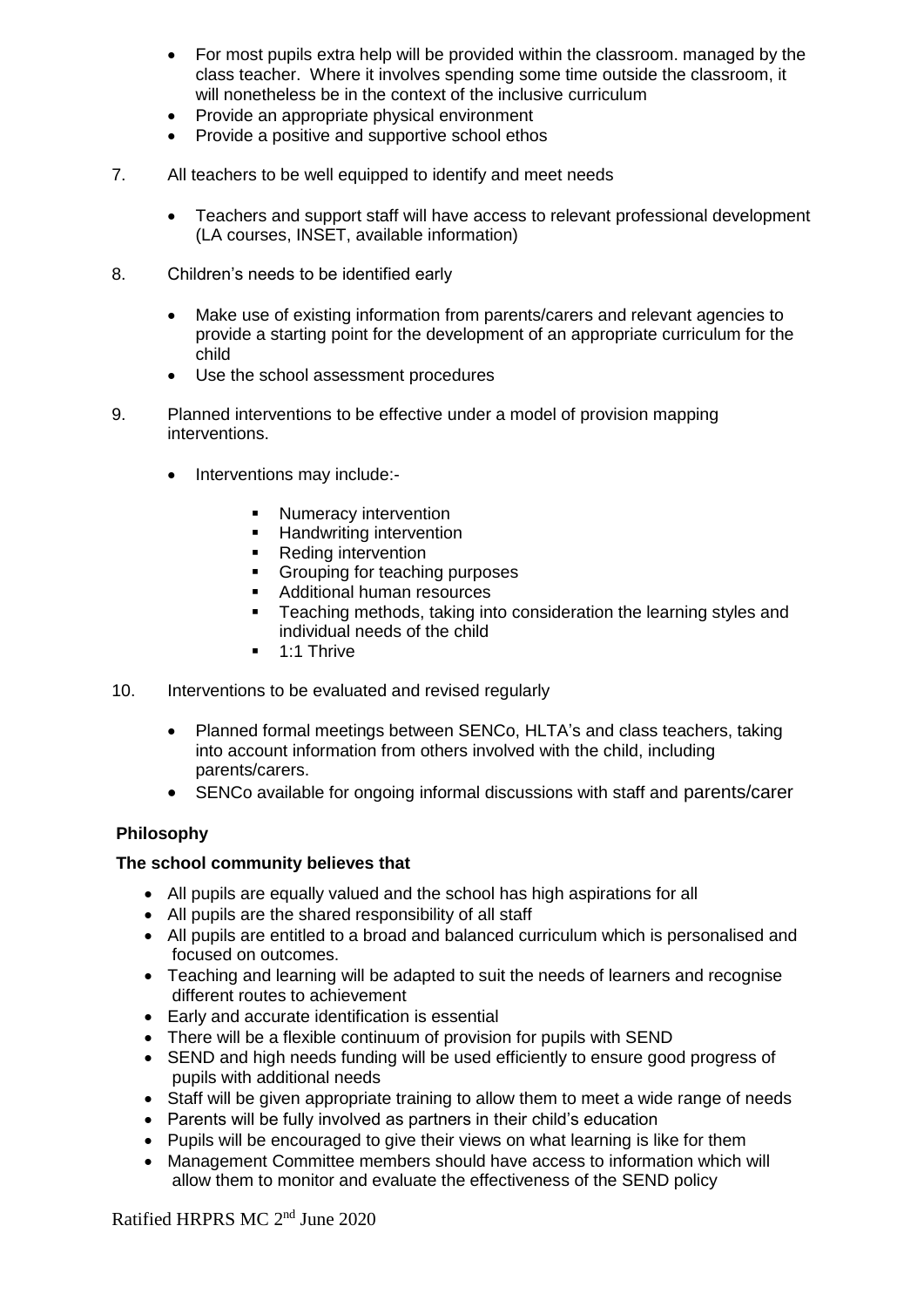## **Principles**

- A child is defined as having Special Educational Needs (SEN) if they have a learning difficulty which calls for special educational provision to be made or if he or she finds it much harder to learn than children of the same age.
- A learning difficulty means that the child either:
- a) has significantly greater difficulty in learning than the majority of children of the same age
- b) has a disability, which either prevents or hinders the child from making use of the educational facilities which are provided for children of the same age in a mainstream school
- Special educational provision means educational provision, which is additional to, or different from, the provision made generally for children of the same age in a mainstream school. (Code of Practice 2001, revised Sept 14)

Mainstream educational settings must use their best endeavours to secure the special educational provision called for by the child's or young person's needs.

#### **Procedures**

.

The Headteacher has the overall responsibility for the provision and progress of learners with SEND. Responsibility for coordination of Inclusion and SEN provision and arrangements for coordinating Inclusion and SEN provision is as follows:

The SENCo is responsible for co-ordinating the day-to-day provision of education for pupils on the SEN register.

#### **The Role of the SENCo (***Mrs Victoria Milne***) will include**:

- overseeing the day-to-day operation of the school's SEND policy
- working with staff to identify children who need additional and different support
- In liaison with staff, co-ordinating provision for children with SEND
- providing advice and support for, and line managing Teaching Assistants
- reviewing job descriptions and setting performance management targets for teaching assistants
- overseeing records of all children with SEND
- liaising with parents/carers of children with SEND
- contributing to staff INSET
- liaising with external agencies, including LA support and educational psychology services, health and social services and voluntary bodies
- attending SEND meetings and training sessions and disseminating to colleagues knowledge and research pertaining to SEND
- preparing requests for Educational and Health Care Plans.
- arranging Annual Review meetings for children with Education, Health and Care Plans.

#### **The Role of the Head Teacher (***Mrs Alison Keane***)**

The Head Teacher has responsibility for the day-to-day management of all aspects of the school's work, including provision for children with SEND. The Head Teacher will keep the Governing Body fully informed and will also work closely with the SENCo.

#### **The Role of the Management Committee and the SEND link (***TBC***)**

Ratified HRPRS MC 2<sup>nd</sup> June 2020 The Management Committee will, in co-operation with the Head Teacher, determine the school's general policy and approach to provision for all pupils, establish the appropriate staffing and funding arrangements and maintain a general oversight of the school's work.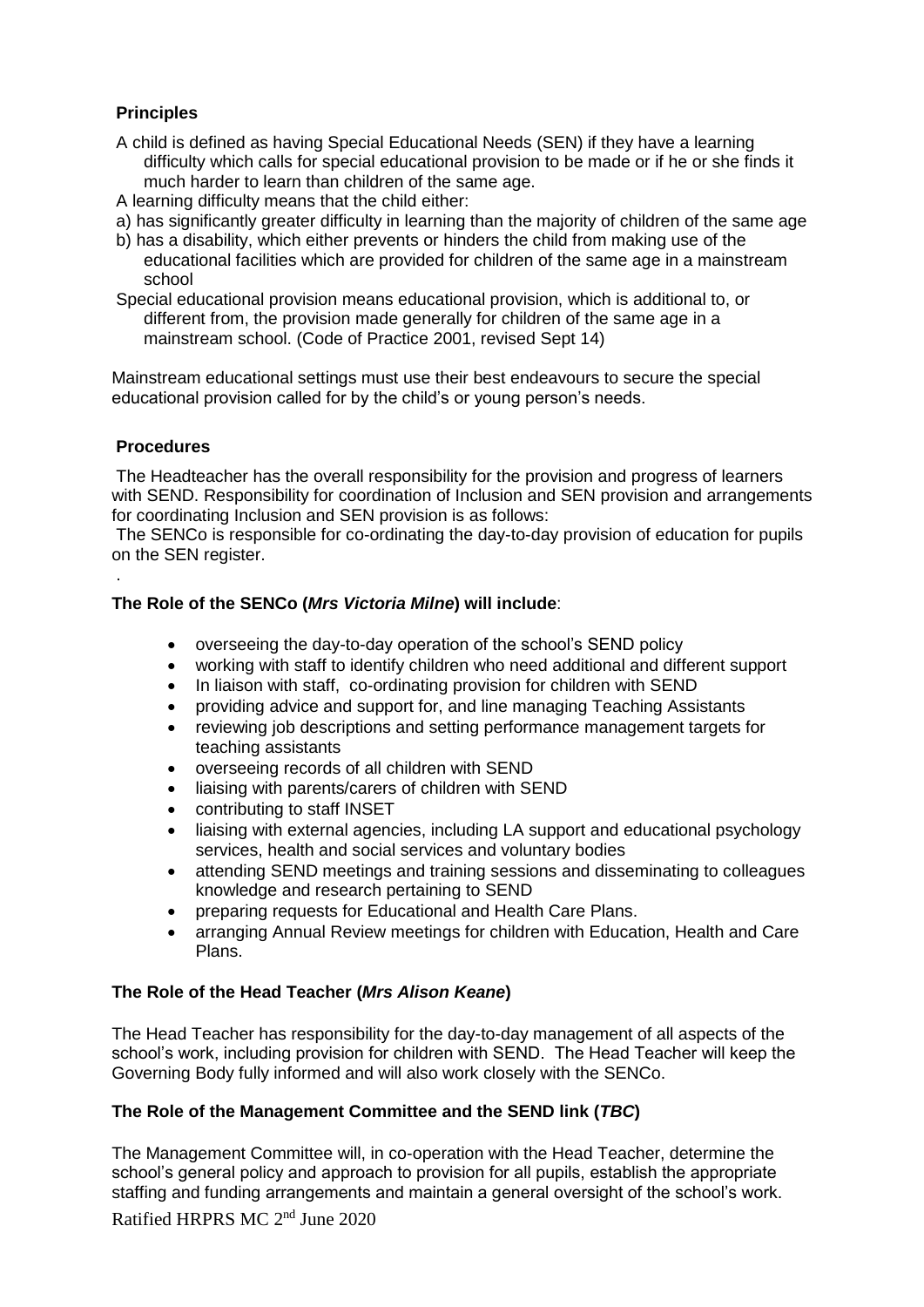The SEND Governor will liaise with the SENCo and feed the updated information into the Management Committee's meetings.

#### **The Role of the Class Teacher**

It is the responsibility of all staff to:

- recognise that each child at our school is special
- recognise that each child will have their own individual strengths
- recognise and nurture the talents of each child

Teaching children with SEND is a whole-school responsibility.

"All teachers are teachers of children with special educational needs"

Each teacher is responsible for his/her class and will identify learning objectives for all the children in the class and will provide a differentiated curriculum which will help the children to achieve those objectives. The class teacher will ensure that all children are fully included in all class activities and the full life of the school.

#### **The Role of the Advanced Teaching Assistants and Higher Level Teaching Assistants**

- Teaching Assistants will support teachers in enabling children with SEND to have access to an appropriate curriculum.
- Teaching Assistants have an important part to play in promoting the inclusion and independence of all children.
- Teaching Assistants are members of the Health & Wellbeing Team.
- Teaching Assistants enable the Class Teacher to spend high quality time with vulnerable children and those with SEND.
- Teaching Assistants access liaison time with the Class Teacher for planning, preparation and discussion regarding effective deployment.

#### **Whole school approaches:**

- All staff contribute to the completion of a whole school provision map and ensure that strategies are implemented to ensure quality teaching for all
- Regular communication takes place between class teachers, TAs, SENCo, parents and pupils to ensure good progress The Health and well-being team offer guidance to support students in their learning.
- All staff have appropriate access to up to date information about pupils with additional needs
- All staff use effective differentiation.
- Pupils are supported alongside their peers whenever possible
- All pupils have individualised targets
- The training budget for staff is transparent
- Provision for pupils with SEND is reflected throughout school self-evaluation
- The complaints procedure is transparent and easily available to parents
- Good access arrangements are made so that all pupils can demonstrate their full potential in tests and exams
- School uses the local authority's local offer to inform the school offer. This is published on the school website.

#### **Individualised approaches:**

 Additional interventions will be implemented as necessary and these interventions will be monitored and evaluated

Ratified HRPRS MC 2<sup>nd</sup> June 2020 • Additional help will be sought appropriately from EPs, EMS, ESWS, ASCOSS etc.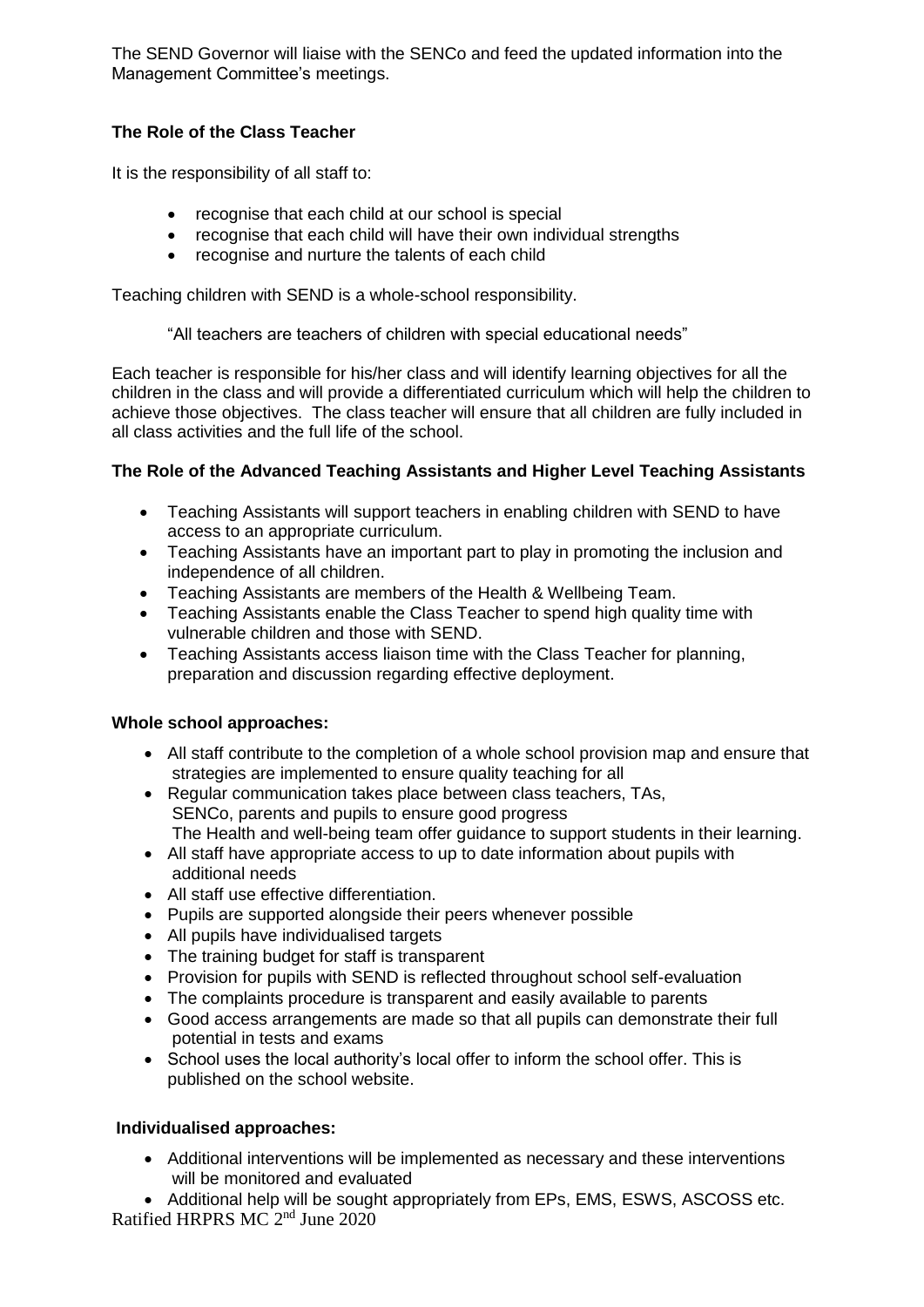- All pupils will have individualised IEP's, risk assessments, My Plans and allocated a key tutor.
- Person-centred reviews will be held regularly with families, considering acceptable meeting times. The parents and pupil will be respectfully listened to and their views will inform personalised learning pathways.
- TAs will be trained so that they can encourage and support pupils, regardless of communication needs, to make their views known.
- Transition arrangements will be personalised to support additional need
- The SENCo will be appropriately qualified and have the skills required to meet statutory duties.
- Designated finances will be used appropriately to meet needs without reducing independence.
- Staff training will reflect the needs of the current school community.
- Parents will be given clear routes to access support, and be encouraged to bring a supporter to meetings if desired.
- The school will follow the latest statutory quidance, currently the CoP 2014.

#### **Monitoring and evaluating performance**

**'All teachers are teachers of children with SEND' (draft CoP 2013 5.2) Monitoring and evaluating the progress of pupils with SEN is an integral part of our whole school system to monitor and evaluate achievement, teaching, behaviour and leadership and management. However, to ensure good life outcomes for this vulnerable group, additional, focused monitoring takes place. This includes:**

- Monitoring and evaluating of interventions, including their value for money.
- Focused analysis of data examining the progress of different vulnerable groups.
- Learning walks and pupil interviews to evaluate the effectiveness of the strategies incorporated.
- Completion of statutory functions by the SENCo related to referral for statement/ education health care plans, termly meetings and annual reviews.
- Use of the NYCC Inclusion Quality Mark (IQM).
- Work scrutiny with selected pupil groups.
- Focused monitoring by the SENCo, LA adviser, SEN management committee link.
- Detailed discussions with families and pupils
- Progress through a variety of transitions
- Attendance and exclusions analysis
- Feedback from support agencies and Ofsted
- Local authority analysis of information and data about the school

#### **The Management Committee evaluate the work of the school by:**

- Appointing an SEN governor who is a champion for pupils with SEND
- Monitoring data with respect to vulnerable groups
- Challenging the leadership through informed questioning
- Meeting with parents and pupils
- Ensuring there is appropriate continuing professional development taking place for all staff with regard to SEND

| <b>Policy</b>     | Changes made      | By whom       | <b>Approved by</b>                |
|-------------------|-------------------|---------------|-----------------------------------|
| review dates      | (Y/N)             |               | <b>Governors</b>                  |
| <b>April 2016</b> | <b>Policy Yes</b> | Head          | <b>HRPRS</b><br>Ratified          |
|                   |                   | Teacher/SENCO | $MC$ 27 <sup>th</sup> April 2016  |
| May 2017          | <b>Yes</b>        | <b>SENCO</b>  | <b>Ratified Full</b><br><b>MC</b> |
|                   |                   |               | 15 <sup>th</sup> May 2017         |